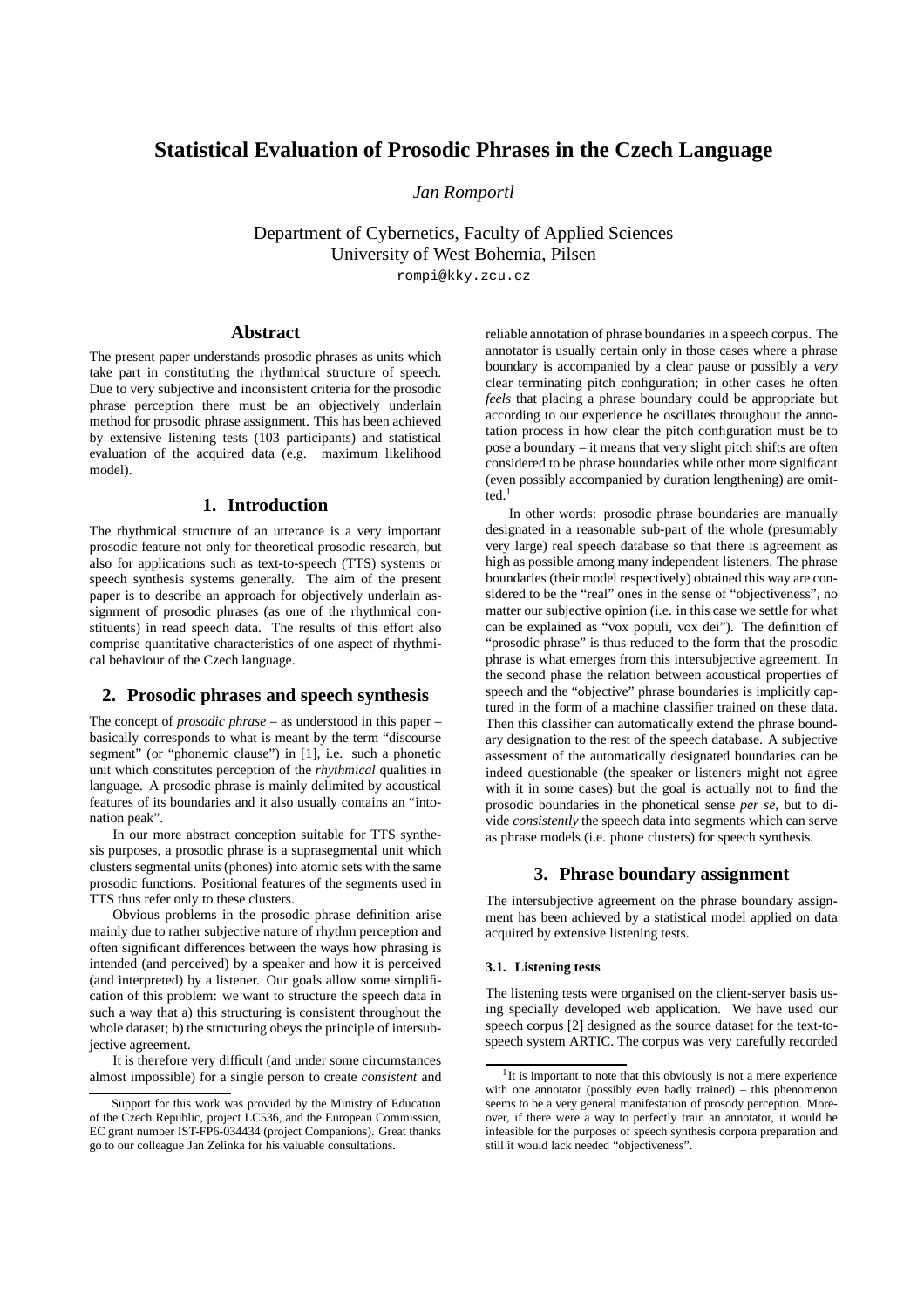in a studio by an experienced male speaker (the choice of the speaker had been consulted with two experts from the Institute of Phonetics, Charles University in Prague) who had been instructed to read isolated sentences naturally, yet avoiding any expressiveness. The speaker did not know that the recorded sentences would be used also for the phrasing analysis. The way how the corpus has been recorded (i.e. the type of recorded speech) obviously influences the scope of linguistically relevant findings of the research – therefore relevance of the quantitative results presented further in this paper is limited to the aforementioned speech domain; however, the methods we have used definitely are not limited to this data.

We have randomly selected 100 sentences from this corpus for the purposes of the listening tests and loaded them together with their orthographic transcriptions into the web application. Potential test participants were addressed among university students from all faculties (with special focus on students of linguistics) and finished listening tests were financially rewarded (so as to increase motivation of the students). The participants could do all the work from their homes without any personal contact with the test organisers – we have thus undertaken various measures to detect possible cheating, carelessness or misunderstandings.

The participants have been instructed to listen to the sentence recordings very carefully and subsequently designate words where they *are sure* there is a phrase boundary and words where they feel there *might be* a phrase boundary (i.e. these two cases were distinguished). Prior to the test itself the participants have been briefly familiarised with phonetic background of the problem and in this tutorial they listened to several training samples which showed possible phrasing demonstrations. It is, however, very important to note that we intentionally did not want to make almost any a priori assumptions about phrase boundary qualities or behaviour: we wanted to create "notion of prosodic phrase" in the participants and let them designate whatever subjectively fulfils this notion. Any stronger a priori assumption – not being rigorously and statistically underlain – could falsely influence results of the experiment, and even the existence of the language phenomenon of prosodic phrases is by itself quite a strong presupposition.

We have eventually received correctly finished tests from 103 participants (the total number of students who took part in these tests was 174, some of the students have not finished their tests, some of them have not even started, and there were also several apparent cheating attempts) which already gives us quite a robust observation set for further evaluation. Several interesting yet less important facts about the tests are in Table 1.

Table 1: *Several quantitative facts about the listening tests.*

| finished tests                       | 103              |
|--------------------------------------|------------------|
| participants with phonetic education | 25               |
| average time spent on one test       | $92 \text{ min}$ |
| avg. num. of sentence replays        | 2.33             |
| avg. num. of sessions per user       | 3.10             |
| total number of sentences            | 100              |
| total number of word tokens          | 1063             |
| total length of speech               | $\approx$ 508 s  |

### **3.2. Statistical evaluation**

The goal of the listening tests was to find places in the given sentences where we can make intersubjective agreement on phrase boundary occurrences. The resulting phrase deployment is then to be treated as an objective basis for any further research. We can transform the problem of such a phrase deployment based on many independent observations into more abstract and formal level:

Let  $X$  be a random process defined as

$$
X = \{X_t : t \in T\}
$$
 (1)

where  $T = \{1, 2, \dots n\}$  is a set of time points respective to ordinal numbering of words in the test sentences (i.e. the first word in the first sentence has  $t = 1$ , the second word in the first sentence has  $t = 2$ , and so on), and  $X_t$  are random variables which hold  $X_t = 1$  iff the t-th word finishes a prosodic phrase, and  $X_t = 0$  otherwise.

Now let the test participants be numbered by the set  $J =$  $\{1, 2, \ldots m\}$ , i.e. the first participant has  $j = 1$ , the last one has  $j = m$ . We can define m random processes  $O^{(1)}, \ldots O^{(m)}$ representing the participants' responses (observations) such that

$$
O^{(j)} = \{O_t^{(j)} : t \in T\}
$$
 (2)

where t has the same meaning as for the process X, and  $O_t^{(j)}$ are random variables which hold  $O_t^{(j)} = 1$  iff the j-th participant asserts that the t-th word finishes a prosodic phrase, and  $O_t^{(j)} = 0$  iff the j-th participant *does not* assert that the t-th word finishes a prosodic phrase.

Our goal can now be re-formulated as follows: knowing the observations  $O^{(1)}, \ldots O^{(m)}$  we want to estimate the hidden trajectory of the process  $X$  which best satisfies the given observations.

We have applied two approaches towards the hidden trajectory estimation – the principle of simple majority and the principle of maximum likelihood – and further in this paper we compare their results. In both approaches the two variants of the test answers (i.e. "boundary for sure" and "boundary maybe") were treated equally – this was based on the assumption that if the "statistically relevant" number of participants thinks that there *might be* the phrase boundary at the given place, it *really is* there. The reason for allowing two levels of certainty from the participants' side was mainly due to the experience that if a listener is really not sure, he answers randomly – and this can be avoided by the "maybe" variant.

#### *3.2.1. Simple majority*

The approach based on the principle of simple majority is quite an easy and intuitive solution to the aforementioned problem. It also best models the intersubjective agreement understood as a voting process in which the participants vote for each word whether it should bear a phrase boundary or not. The basic idea is that a phrase boundary occurs at the given position in case at least 50 % of the participants vote for it. This can be possibly enhanced by weighting each participant's vote according to some confidence criterion. The threshold of 50 % can be indeed changed to a different value but if there is no clear reason for doing it, it would be methodologically incorrect.

Formally we can express this approach by a random variable given as a weighted average

$$
R_t = \frac{\sum_{j \in J} w_j \cdot O_t^{(j)}}{\sum_{j \in J} w_j} \tag{3}
$$

and the decision criterion is then

$$
X_t = 1 \Longleftrightarrow R_t > r \tag{4}
$$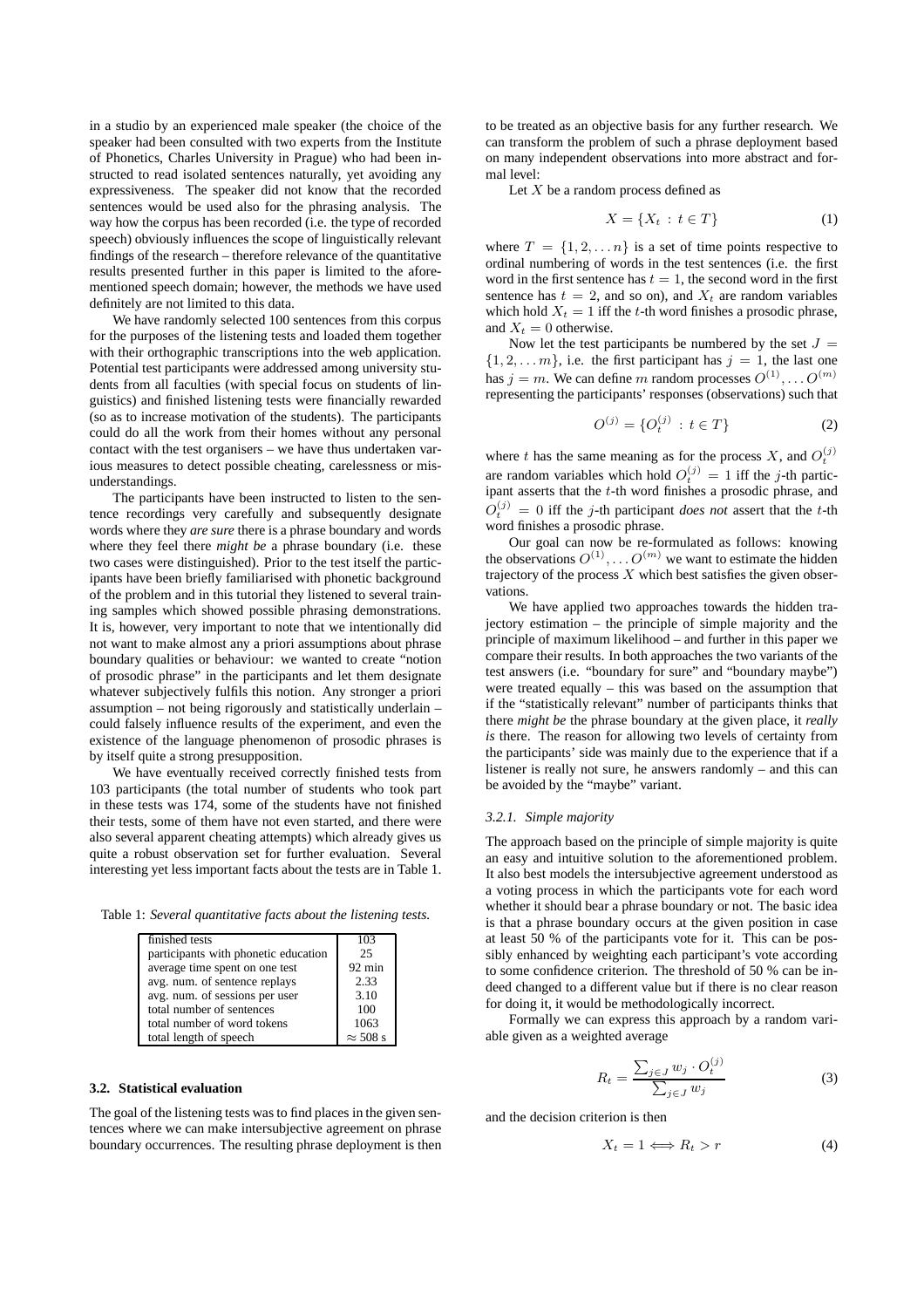where  $r = 0.5$  is the threshold corresponding to the simple majority. Further in this paper we will show the listening tests results for the most obvious case of the equal weights (i.e.  $\forall j, l \in J : w_j = w_l$ ).

#### *3.2.2. Maximum likelihood*

The intuitive basis and simplicity of the previous approach are, however, also its main drawbacks. How can we be sure that the 50 % threshold is the right one or that a listener is really reliable although he for example always says for any word that there is a boundary?

We can now really make use of the benefits of the random process formalisation of our task and transform it into the problem of finding the most likely model parameters given the observed data. The relations between the unknown "real" boundary and a participant's assumption is expressed by the probabilities:

$$
P(O_t^{(j)} = 1 | X_t = 1) = r^{(j)}
$$
\n(5)

$$
P(O_t^{(j)} = 0 | X_t = 1) = 1 - r^{(j)}
$$
 (6)

$$
P(O_t^{(j)} = 0 | X_t = 0) = f^{(j)}
$$
\n(7)

$$
P(O_t^{(j)} = 1 | X_t = 0) = 1 - f^{(j)}
$$
\n(8)

The equations 5 and 7 express the probabilities that the  $i$ th participant correctly identifies the boundary presence or absence for a word, the equations 6 and 8 express the probabilities of two kinds of errors.

As it has been already justified in the previous paragraphs, we do not want to make any strong a priori assumptions about the random process  $X$  (i.e. phrase boundary deployment), therefore we can obey the principle of Occam's razor and presuppose that  $X$  is a stationary process with the alternative probability distribution, thus:

$$
X \sim A(p) \tag{9}
$$

where  $\forall h, i \in T : p_h = p_i = p$ . In this point we really intentionally pretend that we do not know anything about phrasing behaviour so that all words have equal probability of bearing a phrase boundary (phrase lengths, lexical, syntactical, semantical or any other factors are excluded on account of the methodological constraints).

Through the equations 5–9 we have postulated the structure of the probabilistic model of our problem and now we can see that it has the unknown parameters  $r^{(j)}$ ,  $f^{(j)}$  and p which we will further collectively denote as Θ.

The goal is to find the most likely parameters  $\Theta^*$  given the observation  $O = [O^{(1)}, \dots O^{(m)}]$ , i.e. maximise the likelihood function

$$
L(\Theta) = P(O|\Theta) \tag{10}
$$

$$
\Theta^* = \arg\max_{\Theta} L(\Theta) \tag{11}
$$

There is not an analytical solution to the equation 11 and therefore we have decided to estimate the parameters by an expectation-maximisation (EM) algorithm. The EM algorithm is proved not to decrease the likelihood function in any iteration but it will converge to a local maximum, hence the initial parameters must be chosen reasonably and perturbed in more experiments.

We have set the initial parameters  $\Theta_0$  heuristically:  $p =$ 0.5,  $r_t^{(j)} = 0.7$  and  $f_t^{(j)} = 0.9$  for all j and t. These initial conditions (as well as their various perturbations) converged

already after 10 iterations of the EM algorithm<sup>2</sup> to a saddle point. The parameters in this saddle point are considered to be  $\Theta^*$ :  $r^{*(j)}$  and  $f^{*(j)}$  are obviously different for all j, the constant parameter of the alternative distribution converges to  $p^* = 0.8509$ , i.e.  $\forall t$  :  $P(X_t = 0) = 0.8509$ .

The probability that the  $t$ -th word bears a phrase boundary given the observations  $O_t = [O_t^{(1)}, \dots O_t^{(m)}]$  is

$$
P(X_t = 1 | O_t) = \frac{\prod_{j \in J} P(O_t^{(j)} | X_t = 1) \cdot P(X_t = 1)}{P(O_t)}
$$
\n(12)

and therefore we can formulate the decision criterion as

$$
X_t = 1 \Longleftrightarrow P(X_t = 1 | O_t) > P(X_t = 0 | O_t) \tag{13}
$$

where

$$
P(X_t = 0|O_t) = 1 - P(X_t = 1|O_t)
$$
\n(14)

and since  $P(O_t)$  is constant for the given t, we can omit it and compute only the numerator from the equation 12.

# **4. Data evaluation**

The prosodic phrase boundaries have been deployed independently by both methods and the results have been compared. The EM algorithm has placed the boundaries on all the words as the simple majority approach but in addition to this it has designated 8 words with  $R_t \leq 0.5$  as bearing the phrase boundary (i.e. the agreement on these words was lower than 50 % but still they were more likely to have the boundary than not).

The lowest observed agreement which received the boundary by the EM algorithm was  $R_t = 0.48$  but there were also cases with the same or higher (0.48 and 0.49) agreement which were not considered as the boundaries. It is quite a coincidence that this even occurred in a single sentence:

"... existenciální motivy,  $\frac{\ast}{(0.99)}$  pravděpodobně  $\frac{\ast}{(0.48)}$ v mnohém (0.48) autobiografické." ("... existencial motives, probably in many respects autobiographical.")

The numbers in the brackets mean the agreement among the participants on possible boundary placement, the slash indicates that the boundary was assigned by the simple majority approach and the asterisks designate the boundaries assigned by the EM algorithm.

### **4.1. Phrase boundary types and lengths**

For the purposes of this paper we have not explicitly analysed acoustical properties of the designated boundaries – we have only distinguished two cases: the boundary without a pause (B1) and the boundary with a pause (B2). Although the explicit distinction and analysis of prosodic forms contributing on phrase delimitation (similar to [1]) is very important from the phonetical point of view, with this task we rely rather on implicit automatic analysis, as it has been outlined in the previous sections.

Table 2 comprises an overview of phrase boundary type frequencies, as assigned by the simple majority (SM) and maximum likelihood (ML) approaches. The frequencies do not include phrase breaks at the sentence ends – it means that only "intra-sentential" boundaries have been considered. It can be

<sup>2</sup>To be more precise, it was a Baum-Welch algorithm simplified to suit the needs of this problem. Instead of explicit maximisation of  $L(\Theta)$ the algorithm maximises  $P(X|O)$  by iterative gradient changes of the parameters  $\Theta$  – this process ensures growth of  $\overline{L}(\Theta)$ .